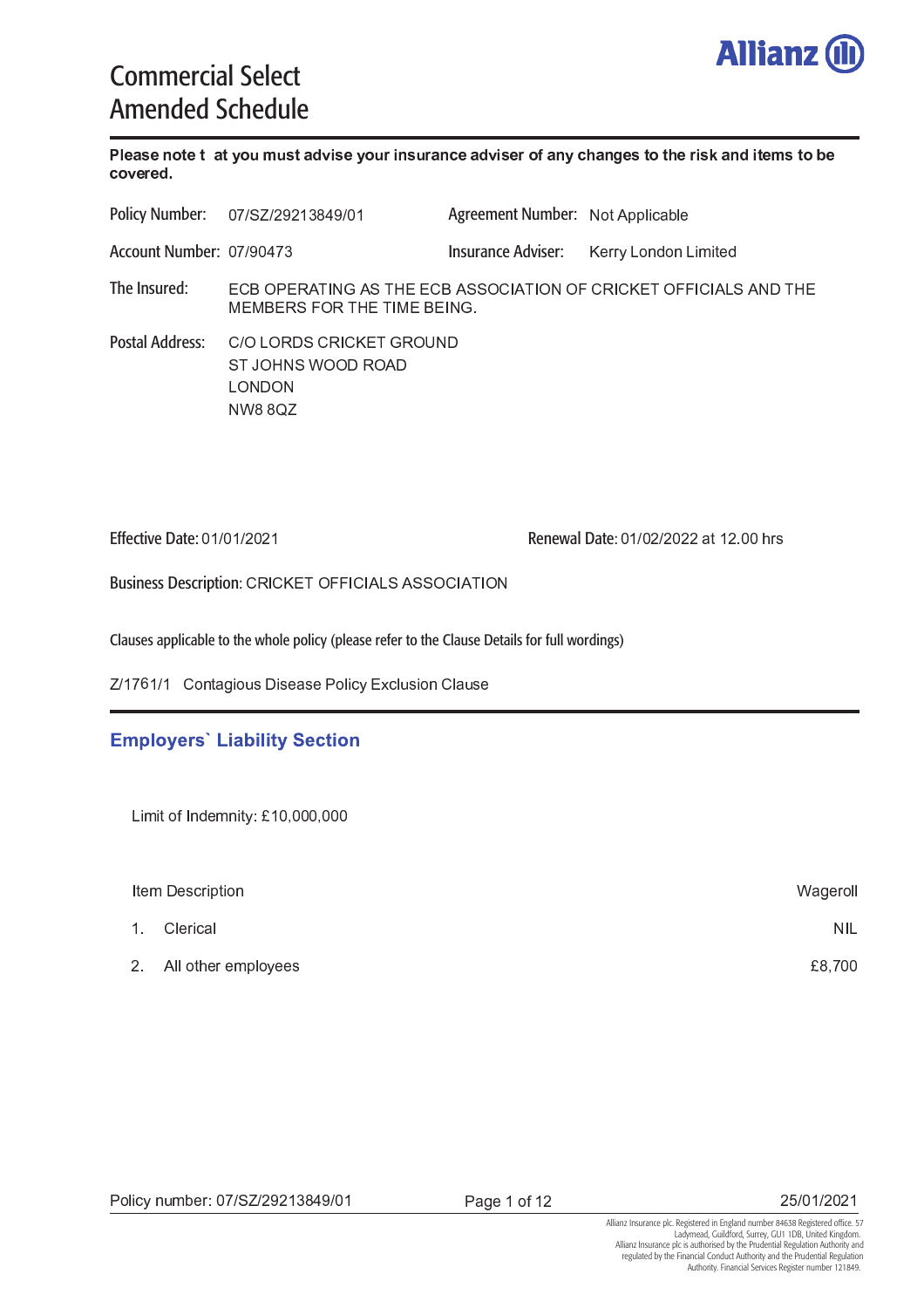# **Public and Products Liability Section**

<sup>N</sup> : <sup>O</sup> <sup>E</sup> <sup>F</sup> G ( ( ( <sup>G</sup> ( ( (

Number of Premises: NI

9 <sup>I</sup> <sup>7</sup> & <sup>7</sup> # <sup>&</sup>gt; & & <sup>K</sup> <sup>3</sup> <sup>M</sup> % <sup>J</sup> <sup>J</sup> <sup>E</sup> - <sup>F</sup> (

#### P - <sup>Q</sup> <sup>Q</sup> - <sup>R</sup> - <sup>S</sup> <sup>Q</sup> - - - - - <sup>P</sup> - <sup>T</sup> - المسلم والمسلم بن م

+ \* <sup>F</sup> \* / <sup>4</sup> <sup>W</sup> <sup>3</sup> M <sup>J</sup> Z/1707/1 Exclusions - Cvber Event - Public/Products Liabilit , \* / ) ( <sup>1</sup> \* / <sup>3</sup> M <sup>J</sup> <sup>J</sup> <sup>X</sup> <sup>&</sup>gt; & & <sup>7</sup> % " % " Z/1773/1 Communicable Disease Exclusio

# **Commercial Legal Expenses Section**

9 # <sup>N</sup> <sup>4</sup> <sup>W</sup> <sup>O</sup> + & & <sup>4</sup> <sup>W</sup> & <sup>6</sup> # & \$ <sup>3</sup> M <sup>J</sup> /

#### Y Q - - <sup>Z</sup> -

- / <sup>3</sup> # \$
- 9  $\sim$  9  $\sim$  9  $\sim$  9  $\sim$  9  $\sim$  9  $\sim$  9  $\sim$  9  $\sim$  9  $\sim$  9  $\sim$  9  $\sim$  9  $\sim$  9  $\sim$  9  $\sim$  9  $\sim$  9  $\sim$  9  $\sim$  9  $\sim$  9  $\sim$  9  $\sim$  9  $\sim$  9  $\sim$  9  $\sim$  9  $\sim$  9  $\sim$  9  $\sim$  9  $\sim$  9  $\sim$  9  $\sim$  9  $\sim$  9  $\sim$  9  $\$
- 0 <sup>4</sup> & \$ <sup>7</sup> <sup>J</sup> % <sup>L</sup> <sup>&</sup>gt; <sup>N</sup> %
- 2 <sup>&</sup>gt; & & <sup>K</sup> <sup>7</sup> <sup>J</sup> <sup>J</sup>
- F <sup>&</sup>gt; & & <sup>7</sup> %
- $\bullet$  . A set of  $\bullet$  ,  $\bullet$  ,  $\bullet$  ,  $\bullet$  ,  $\bullet$  ,  $\bullet$  ,  $\bullet$  ,  $\bullet$  ,  $\bullet$  ,  $\bullet$  ,  $\bullet$  ,  $\bullet$  ,  $\bullet$  ,  $\bullet$  ,  $\bullet$  ,  $\bullet$  ,  $\bullet$  ,  $\bullet$  ,  $\bullet$  ,  $\bullet$  ,  $\bullet$  ,  $\bullet$  ,  $\bullet$  ,  $\bullet$  ,  $\bullet$  ,  $\bullet$  ,  $\bullet$  ,  $\bullet$  ,  $\bullet$  ,  $\$
- ) % % <sup>7</sup> %
- 1 <sup>7</sup> <sup>J</sup> & \$ : [ <sup>L</sup>
- $\blacksquare$  . B  $\blacksquare$  . B  $\blacksquare$  . B  $\blacksquare$  . B  $\blacksquare$

? & J <sup>7</sup> \$ % <sup>8</sup> <sup>N</sup> <sup>O</sup> <sup>0</sup> <sup>H</sup> <sup>F</sup> <sup>0</sup> <sup>H</sup>

Policy number: 07/SZ/29213849/0

7 & <sup>K</sup> - <sup>N</sup> / -

 $\sim$   $\sim$   $\sim$   $\sim$   $\sim$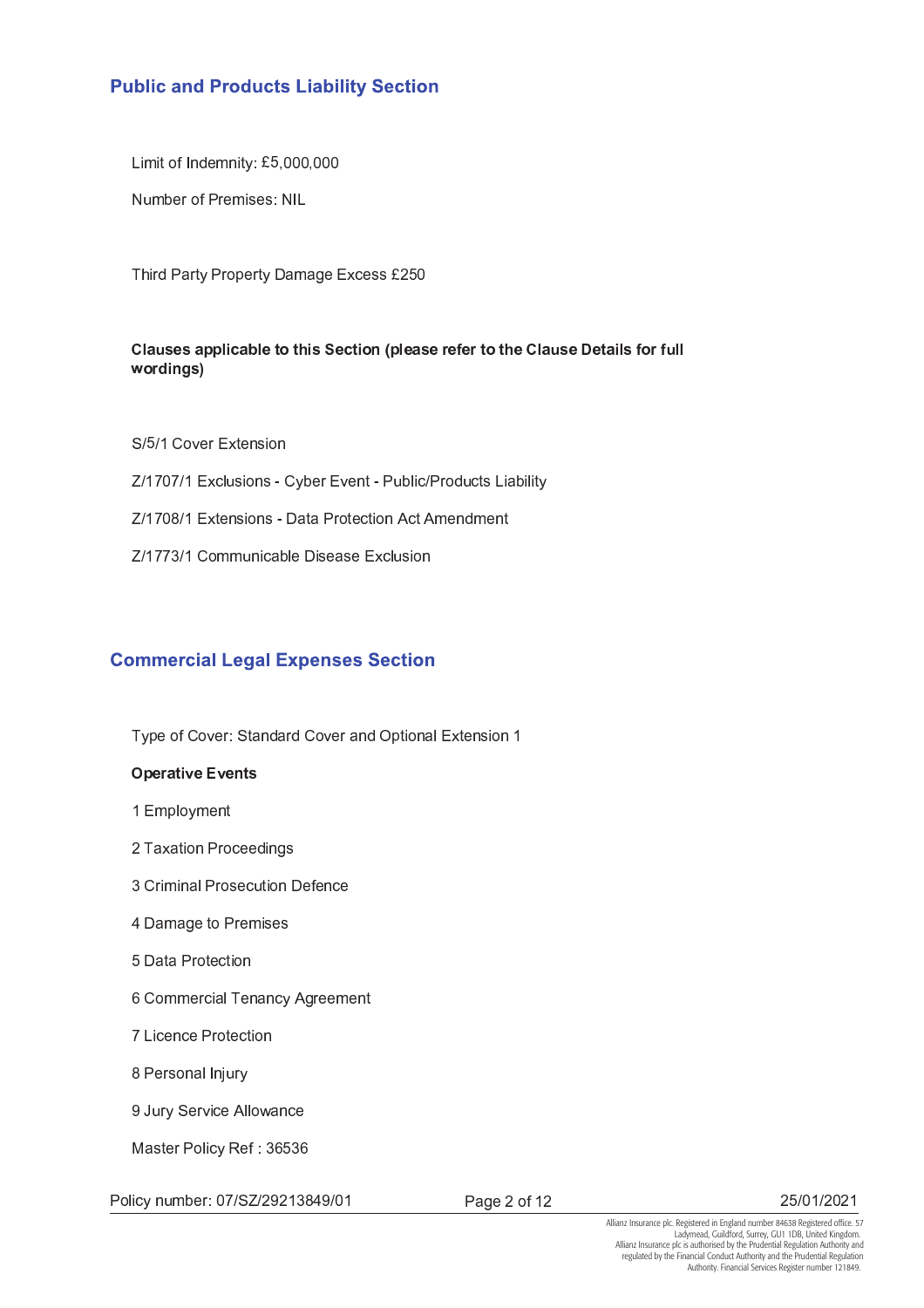#### ] <sup>Y</sup> ^  -

/ E / ( ( <sup>G</sup> ( ( ( " <sup>6</sup> <sup>4</sup> \$ & \$ & K <sup>3</sup> <sup>W</sup> <sup>J</sup> / <sup>G</sup> - <sup>G</sup> <sup>0</sup> <sup>G</sup> <sup>2</sup> <sup>G</sup> <sup>F</sup> G <sup>H</sup> G ) & <sup>1</sup>

- <sup>E</sup> <sup>F</sup> G ( ( ( " <sup>6</sup> <sup>4</sup> \$ & \$ & K <sup>3</sup> <sup>W</sup> .

 $\mathcal{L} = \mathcal{L} = \mathcal{L} = \mathcal{L} = \mathcal{L} = \mathcal{L} = \mathcal{L} = \mathcal{L} = \mathcal{L} = \mathcal{L} = \mathcal{L} = \mathcal{L} = \mathcal{L} = \mathcal{L} = \mathcal{L} = \mathcal{L} = \mathcal{L} = \mathcal{L} = \mathcal{L} = \mathcal{L} = \mathcal{L} = \mathcal{L} = \mathcal{L} = \mathcal{L} = \mathcal{L} = \mathcal{L} = \mathcal{L} = \mathcal{L} = \mathcal{L} = \mathcal{L} = \mathcal{L} = \mathcal$ 

" \$ \$ & \_ <sup>K</sup> & \$ <sup>6</sup> \$ <sup>8</sup> <sup>K</sup> J & <sup>4</sup> <sup>O</sup> " <sup>7</sup> <sup>&</sup>gt; H . <sup>&</sup>gt; <sup>5</sup> " <sup>1</sup> ) <sup>2</sup>

Access to Allianz Legal Online website www.allianzlegal.co.uk providing suppo in producing legal paperwork. Click on the "register now" box and enter th above Registration Code

 <sup>9</sup><sup>L</sup> <sup>W</sup> <sup>1</sup> <sup>G</sup> ) ( (

£8,700

## **Personal Accident**

^ -  - <sup>P</sup> - -

+ <sup>4</sup> \$ & <sup>L</sup> <sup>J</sup>

6 # & <sup>W</sup> <sup>9</sup>

6 % % <sup>L</sup> # & & \$ % \$ <sup>L</sup> <sup>K</sup> <sup>4</sup> <sup>L</sup> <sup>K</sup>

#### <sup>b</sup> <sup>c</sup>  - <sup>P</sup> - <sup>R</sup> - <sup>P</sup> <sup>Q</sup> -

| Item Description                                                 | Sum Insured |
|------------------------------------------------------------------|-------------|
| 1. Death (Fixed)                                                 | £25,000     |
| 2. Loss of Sight One Eye/One Limb/Hearing One Ear/Speech (Fixed) | £25,000     |
| 3. Loss of Sight Both Eyes/Limbs/Hearing Both Ears(Fixed)        | £25,000     |
| 4. Permanent Total Disablement (Fixed)                           | £25,000     |
| 5. Temporary Total Disablement (per week) - Fixed                | £150        |
| 6. Temporary Partial Disablement (per week)                      |             |
| Deferment Period for Items 5 and 6 (days)                        | 14          |
| Maximum Benefit Period for Items 5 and 6 (Weeks)                 | 104         |
|                                                                  |             |

Policy number: 07/SZ/29213849/0

7 & <sup>K</sup> <sup>0</sup> <sup>N</sup> / -

 $\sim$   $\sim$   $\sim$   $\sim$   $\sim$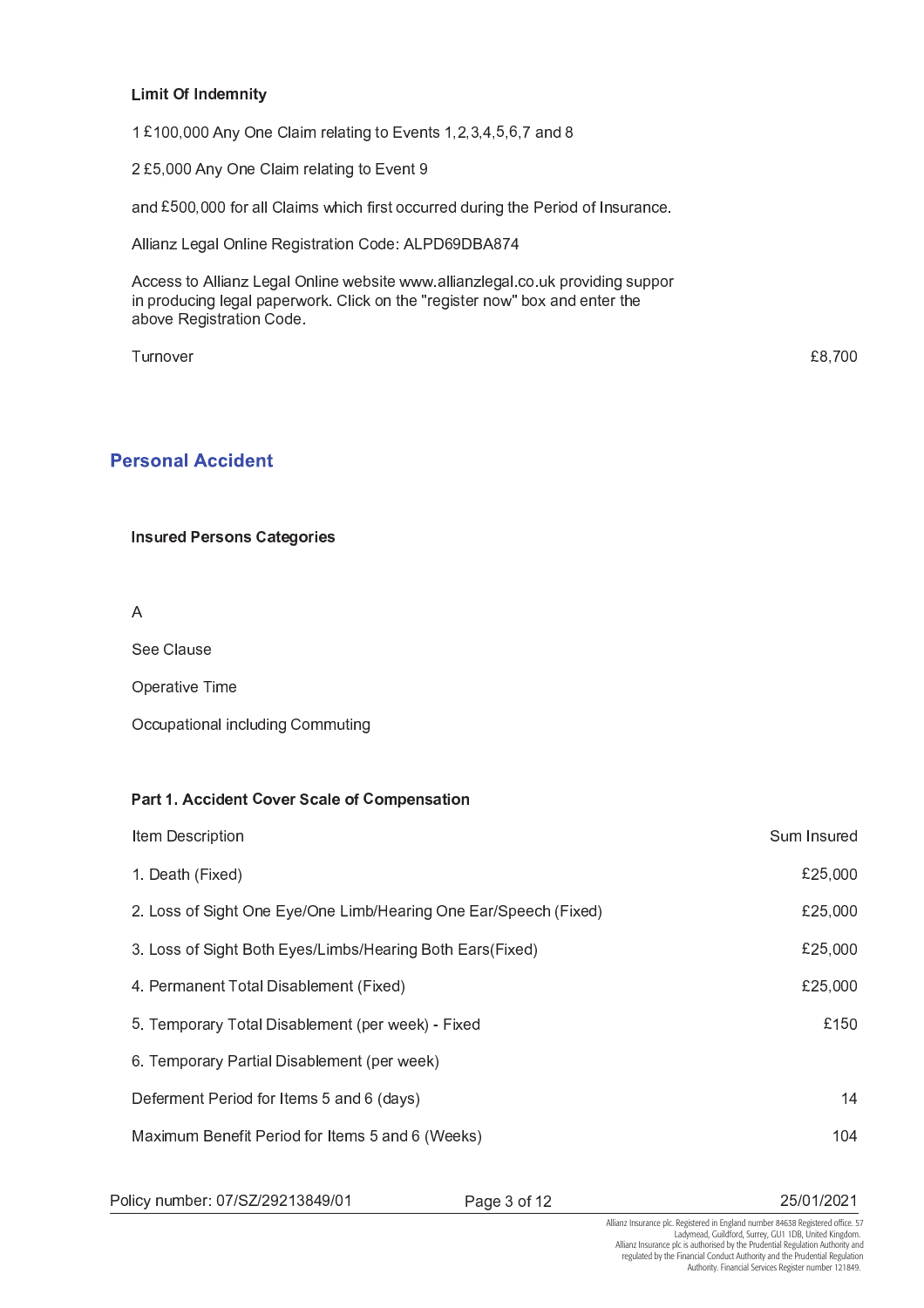| <b>Maximum Benefit anyone Insured Person</b>  |             |  |
|-----------------------------------------------|-------------|--|
| Max Benefit Items 1-4 (per person)            | £25,000     |  |
| Max Benefit Items 5-6 (per week)              | £150        |  |
|                                               |             |  |
| <b>Accumulation Limits</b>                    |             |  |
| <b>Aircraft Accumulation Limit</b>            | £750,000    |  |
| <b>Event Accumulation Limit</b>               | £10,000,000 |  |
| Non-Scheduled Air Accumulation Limit          | £250,000    |  |
| Contamination by Terrorism Accumulation Limit | £1,000,000  |  |
|                                               |             |  |

## **Clause Details**

#### **S/1/1 INSURED PERSONS**

The INSURED PERSONS for Category A is altered to read All members of the Association of Cricket Officials providing they have paid their annual subscription.

#### **S/2/1 OPERATIVE TIME OF COVER**

The OPERATIVE TIME OF COVER for Category A is altered to read All INSURED PERSONS whilst engaging in cricket umpiring, scoring or related activities including commuting thereto and/or therefrom.

#### **S/6/1 PERMANENT TOTAL DISABLEMENT**

Compensation under Item 7 of the SCALE OF COMPENSATION is extended to include the following additional BENEFITS:- Permanent Loss of Use of: Elbow / Wrist £2,000 Hip / Knee / Ankle £2,000 Finger £3,000 Great Toe £1,000 Other Toe £200 which the INSURED PERSON has survived for at least one month from the date of occurrence.

#### **S/7/1 SPECTACLES & DENTURES**

This Section extends to cover the reasonable costs of replacing and / or repairing spectacles (not contact lenses) and / or dentures which are broken and dental treatment necessary arising out of an injury sustained whilst an Insured Person is taking part in matches or practices under the auspices of a cricket club. The Maximum limit of indemnity under this Extension shall not exceed the following amounts in respect of any Insured Person for any one incident. Spectacles - £500 Dentures/Dental Treatment - £750

#### **S/8/1 CONDITION DELETION**

Condition 9 of the Accident Section is hereby deleted.

#### **S/9/1 INCREASED AGE LIMITATION**

Condition 12. Age Limitation is restated as follows: The insurance in respect of any INSURED PERSON will terminate at the end of the Period of Insurance during which such INSURED PERSON attains the age of 90 years.

Policy number: 07/SZ/29213849/01

Page 4 of 12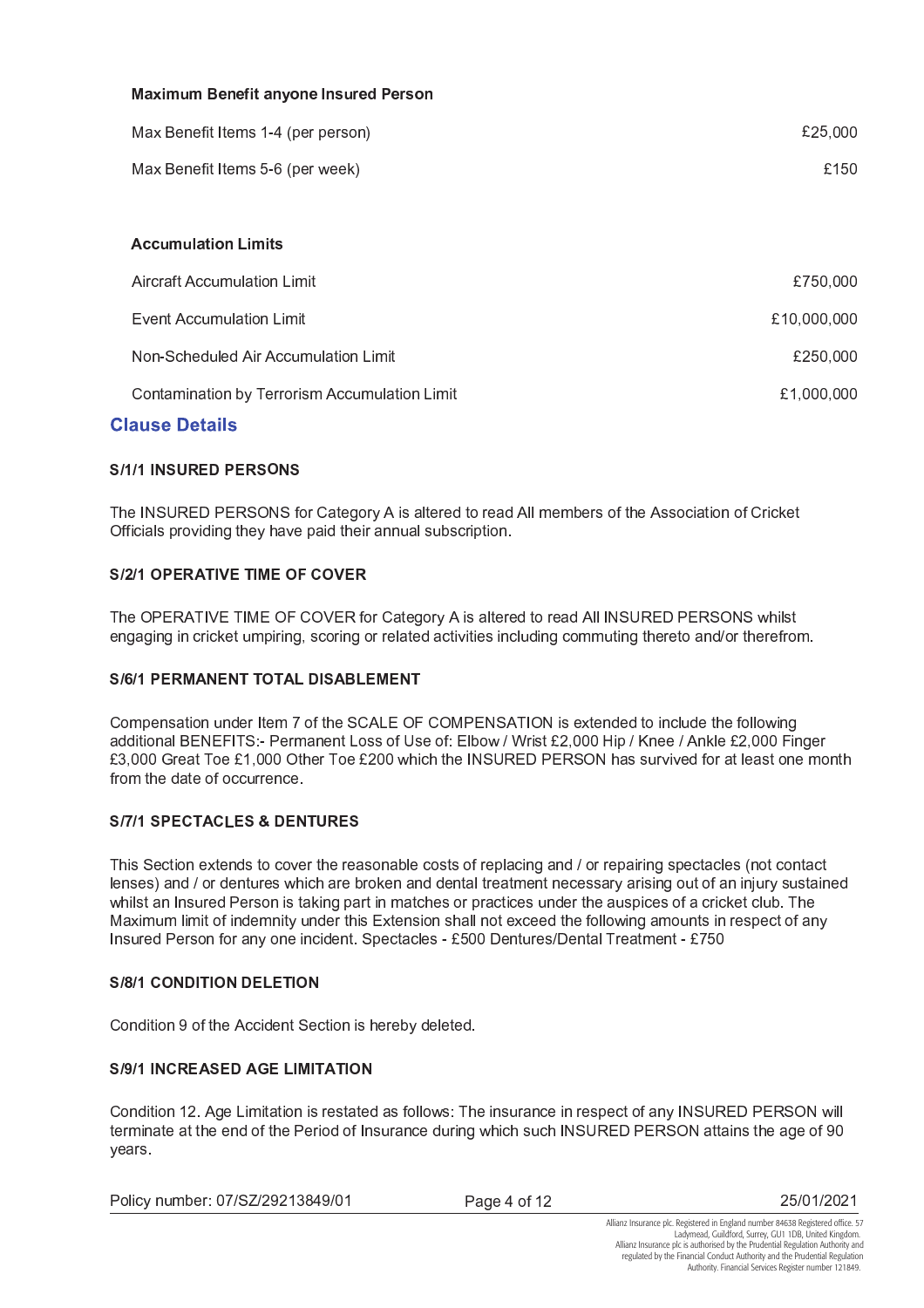#### S/10/1 MEMBERS 66 TO 90 YEARS OF AGE

In respect of any INSURED PERSON 66 to 90 Years of Age: Item 8 of the Scale of Compensation is restricted to £50 per week unless the INSURED PERSON is gainfully employed. Permanent Total Disablement shall mean permanently, completly and continuously prevent the INSURED PERSON from engaging in or giving attention to Any and Every Occupation for the remainder of his or her life.

#### Z/1089/1 Personal Accident - Additional Cover Extension

Solely for the purposes of this extension;

- A. Coma shall mean a continuous unconscious state of the Insured Person
- B. Dependent Adult shall mean any person other than a Dependent Child who is dependent on the Insured Person and where either the Insured Person or the dependent adult was in receipt of a carer's or attendance allowance from the government
- C. Dependent Child shall mean the unmarried children, stepchildren and legally adopted children who are either under 18 years of age or under 23 years of age if studying in full time education at the time of Death of the Insured Person and for whom the Insured Person was the parent or legal quardian.
- D. Paraplegia shall mean the permanent and total paralysis of the two lower limbs, bladder and rectum
- E. Personal Belongings shall mean clothing and other personal articles the property of the Insured Person
- F. Quadriplegia shall mean the permanent and total paralysis of the two upper limbs and the two lower limbs.

**Additional Cover** 

If an Insured Person suffers Accidental Bodily Injury

1. Enhanced Permanent Total Disablement Benefit

resulting in Paraplegia or Quadriplegia and the Benefit for Permanent Total Disablement becomes payable, the Insurer will in addition pay the Insured one of the following benefits

Paraplegia £50,000 or the Benefit for Permanent Total Disablement whichever is lower or Quadriplegia £125,000 or the Benefit for Permanent Total Disablement whichever is the lower.

2. Life Enhancement Expenses Benefit

resulting in the Benefit for Permanent Total Disablement being paid and the Insured Person becomes incapable of performing a business profession or occupation of each and every kind the Insurer will in addition pay the reasonable costs incurred to engage professional advice to improve the quality of life of the Insured Person.

The maximum amount payable for such costs for any one Insured Person is £15,000.

#### 3. Modification Expenses Benefit

resulting in the Benefit for Loss of Sight, Loss of Limb or Permanent Total Disablement being paid, the Insurer will in addition pay the reasonable costs incurred with the Insurer's prior written consent of alterations that need to be made to adapt the usual residence, usual vehicle or (for Loss of Sight or Loss of Limb only) usual place of employment of the Insured Person to cater for that Loss of Sight, Loss of Limb or Permanent **Total Disablement** 

The maximum amount payable for such costs for any one Insured Person is £25,000.

| Policy number: 07/SZ/29213849/01 |  |
|----------------------------------|--|
|----------------------------------|--|

Page 5 of 12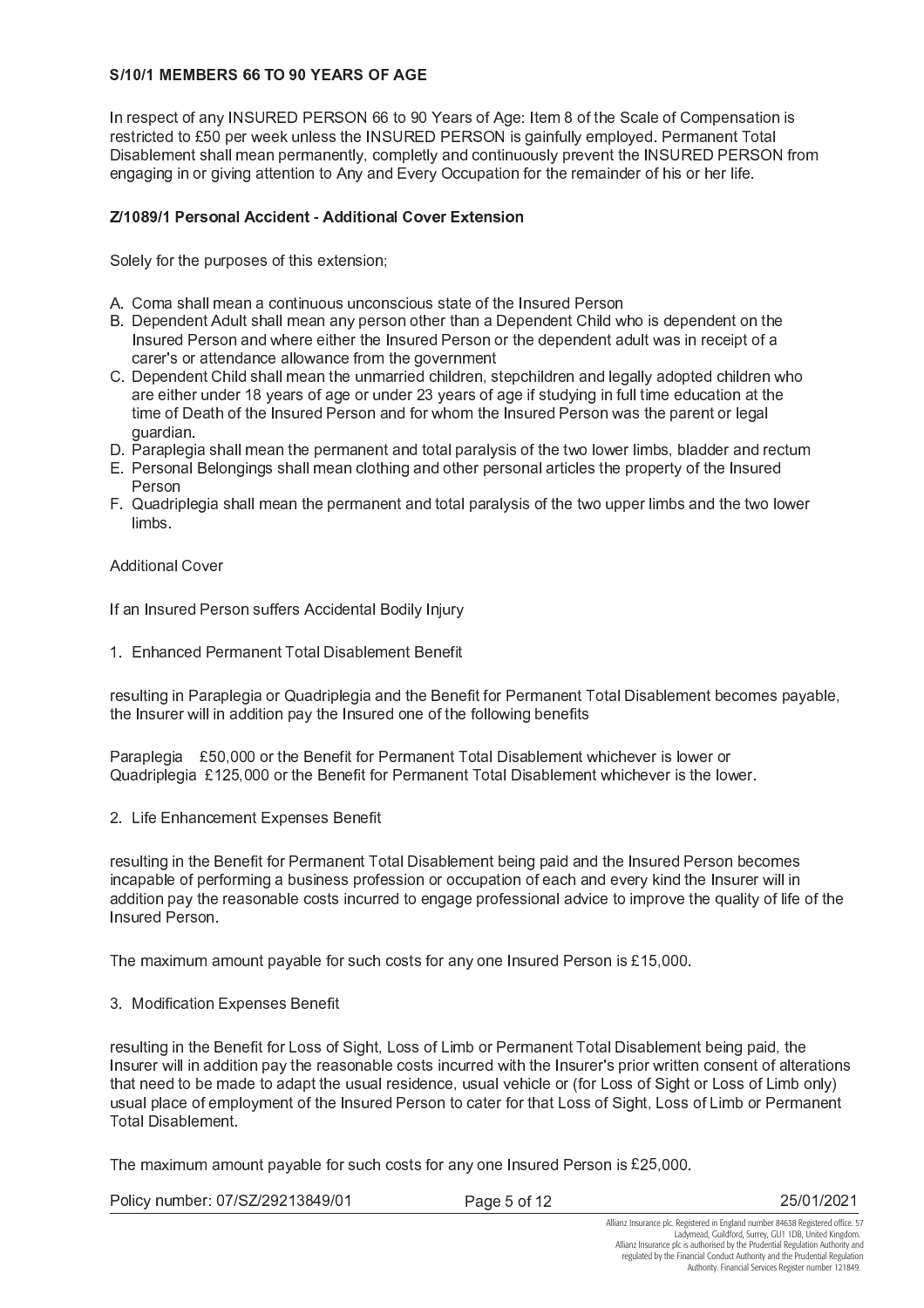#### 4 Travel To Work Benefit

which results in a Benefit being paid in respect of Loss of Sight, Loss of Limb, Loss of Internal Organ or Temporary Partial Disablement and the Insured Person is unable to travel to their usual place of employment using the method of transport they normally used prior to the Accidental Bodily Injury the Insurer will pay for the reasonable costs of a chauffeur or taxi service to convey the Insured Person to and from that usual place of employment once per day provided that

- a. the maximum amount payable for such costs for any one Insured Person due to all Accidental Bodily Injury arising from any one event shall not exceed
	- i £100 per day
	- ii £10,000 in total
- b. this benefit shall cease
	- i. at the time the Insured Person becomes capable of resuming the use of their usual mode of transport or
	- ii. at the same time as the Insured Person ceases to be entitled to any Benefit in respect of Temporary Partial Disablement or
- iii. 365 days after the date of the Accidental Bodily Injury

whichever is the earlier.

5. Coma Benefit

resulting in a Coma the Insurer will pay to the Insured an additional sum of £50 for each full day of the Coma.

The maximum amount payable for such sums for any one Insured Person is £36,500.

6. Dependent Adult and Child Benefit

resulting in Death and the Insurer pays a Death Benefit for that Insured Person, the Insurer will in addition nav

- a. £25,000 for each Dependent Adult
- b. £5,000 for each Dependent Child

The maximum amount payable for all such dependents for any one Insured Person is £50,000. Any Dependent Adult or Dependent Child shall only receive one payment irrespective of the number of Insured Persons killed in the same Loss.

7. Simultaneous Death of the Insured Person and Spouse

resulting in Death and in the same event the Death of the Spouse and they leave bereaved a Dependent Adult or Dependent Child then the Insurer will double the Benefit payable for Death of the other party.

If the Insured Person and the Spouse are both Insured Persons then only the highest value Benefit payable for Death shall be doubled and not the Benefit payable for Death of the other party.

8. Funeral Expenses and Urgent Estate Expenses

resulting in death and the Insurer pays Benefit for Death of that Insured Person, the Insurer will in addition pay

a. the reasonable costs incurred with the Insurer's prior written consent for the funeral expenses of that Insured Person.

Policy number: 07/SZ/29213849/01

Page 6 of 12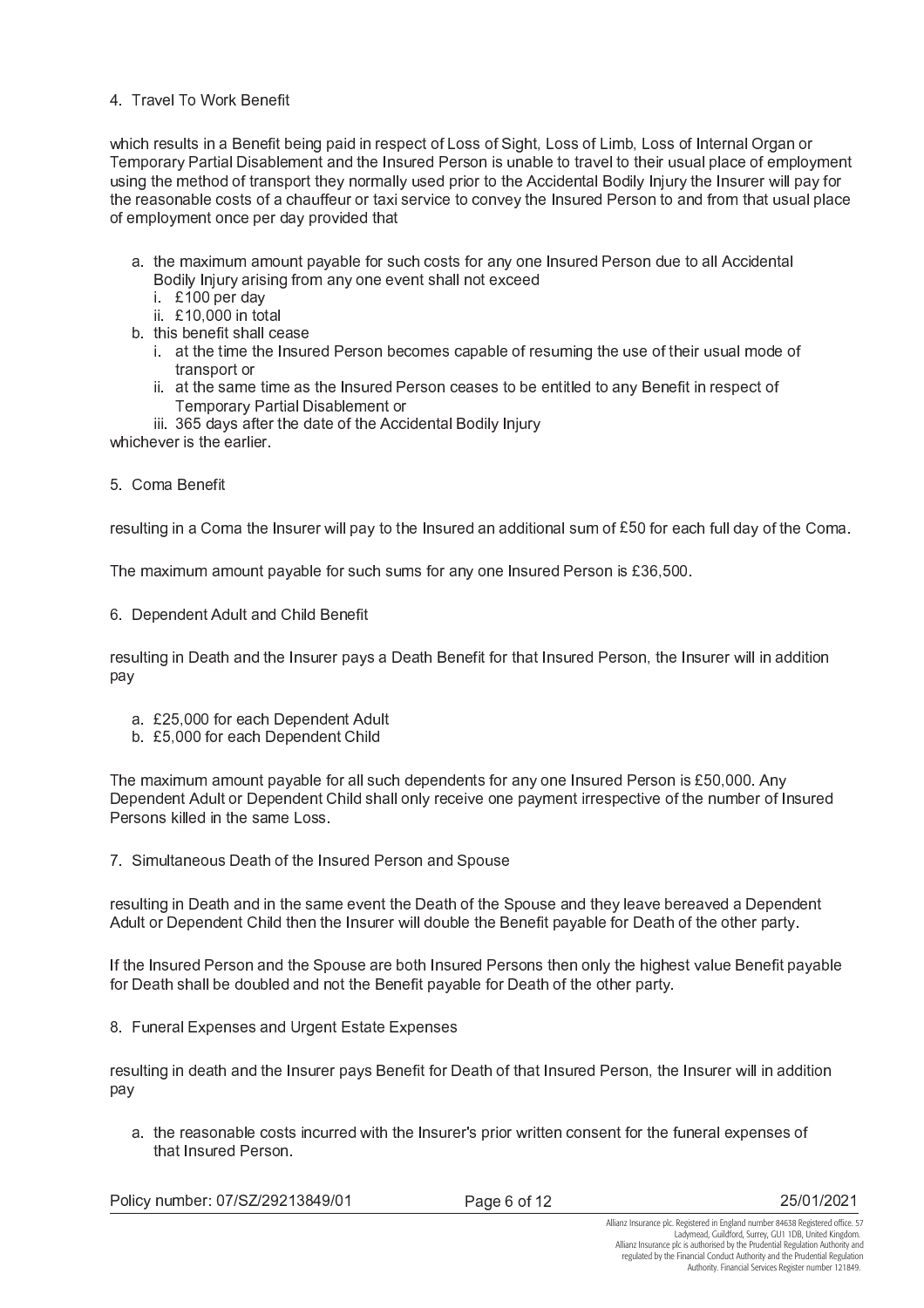The maximum amount payable for such costs for any one Insured Person is £10,000.

If a claim is paid under Part 2 Cover c) iii) of the Business Travel Section of the Policy in respect of the Death of the same Insured Person then no further expenses will be payable under this extension.

b. any urgent expenses related to the estate of that Insured Person whilst administration of that estate is being prepared.

The maximum amount payable for such expenses for any one Insured Person is £2,000.

9. Damage to Personal Belongings

as the result of an unprovoked physical assault and that assault also causes damage to or loss of any Personal Belongings of the Insured Person the Insurer will pay to the Insured Person the cost of replacement of or reasonable costs of repair to the Personal Belongings.

The maximum amount payable for such costs for any one Insured Person is  $£1,000$ .

If a claim is paid under Part 4 of the Business Travel Section of the Policy then no further expenses will be pavable under this extension.

Conditions applicable to this Additional Cover Extension

- A. The Additional Cover described in paragraphs 1. to 9. above shall only apply if cover under Part 1 of the Accident Section of the Policy is in force at the time of the Accidental Bodily Injury.
- B. The maximum amount payable as any combination of any Benefit otherwise payable under this Policy and any benefit payable under this Additional Cover Extension shall not exceed £2,000,000.
- C. The Additional Cover as described under this extension is subject otherwise to the Accident Section, Business Travel Section and Policy Definitions, Exclusions and Conditions applicable to this Policy

#### Z/1716/1 Exclusions - Cyber Event - Personal Accident Section

This Section does not cover claims in any way caused or contributed to by a Cyber Event or Denial of Service.

#### Definitions

Computer System means any computer, hardware, software, information technology and communications system or electronic device, including any similar system or any configuration of the aforementioned and including any associated input, output or data storage device, networking equipment or back up facility.

Cyber Event means an unauthorised or malicious act or series of related unauthorised or malicious acts, regardless of time and place, or the threat or hoax thereof involving access to, processing of, use of or operation of any Computer System or any data by any person or group(s) of persons.

Denial of Service means any actions or instructions constructed or generated with the ability to damage, interfere with or otherwise affect the availability of networks, network services, network connectivity or information systems. Denial of Service includes, but is not limited to, the generation of excess traffic into network addresses, the exploitation of system or network weaknesses and the generation of excess or non-genuine traffic between and amongst networks.

Write-back

Policy number: 07/SZ/29213849/01

Page 7 of 12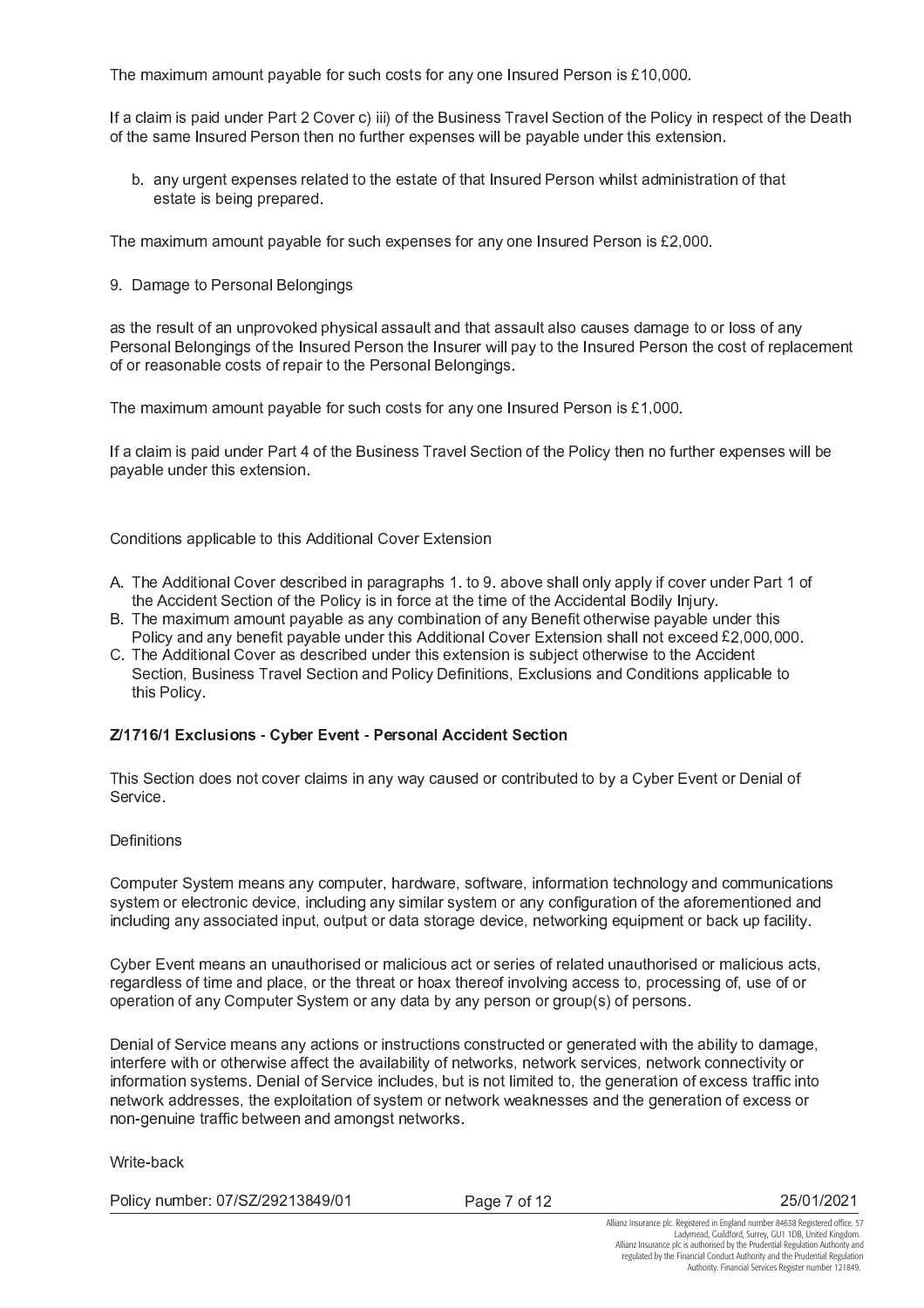Where coverage is provided, this exclusion does not apply to

- 1. The Personal Accident Section
- 2 Sickness

Subject otherwise to the terms, conditions and exclusion of this Policy.

#### Z/1761/1 Contagious Disease Policy Exclusion Clause

General Exclusion 5. Contagious and Infectious Disease

5. Contagious and Infectious Disease (Not applicable to Employers Liability, Public / Products Liability, Liability Excess of Loss, Directors and Officers, Professional Indemnity, Cyber Liability, Personal Accident, Business Travel, Computer, Breakdown, Legal Expenses, Fidelity, Aviation Liability and Terrorism Sections)

Loss, damage, destruction, cost, expense, or any consequential loss, directly or indirectly caused by, arising out of, attributable to, or contributed to by:

a a Contagious or Infectious Disease;

b the fear or threat (whether actual or perceived) of a Contagious or Infectious Disease;

c.the presence or suspected presence of Pathogens at, in or on the premises or property of any person or entity; or

d.any action taken or advice given (whether or not by a competent authority) to prevent, reduce, control or mitigate the occurrence, outbreak, spread or effects of a Contagious or Infectious Disease or any Pathogens,

irrespective of any other cause, occurrence or event operating concurrently, independently or in any sequence to cause the loss.

But this exclusion will not apply to Physical Damage to property insured under the Policy and any business interruption directly resulting from such Physical Damage, where such Physical Damage itself results from fire, lightning, explosion, aircraft or other aerial devices or articles dropped from them, riot, civil commotion, strikers, locked-out workers, persons taking part in labour disturbances, malicious persons, earthquake, storm, flood, escape of water from any tank apparatus or pipe, impact by any road vehicle or animal or theft.

For the purposes of this exclusion:

Loss includes, but is not limited to financial and business interruption loss, loss of value, marketability or use of property, fines and penalties. Cost or expense includes, but is not limited to any cost to:

i clean-up, detoxify, decontaminate, or remove Pathogens from any property where the property is or is feared to have been affected by Pathogens or a Contagious or Infectious Disease

ii.monitor or test for Pathogens or a Contagious or Infectious Disease; or

iii provide medical treatment for persons affected by a Contagious or Infectious Disease

Page 8 of 12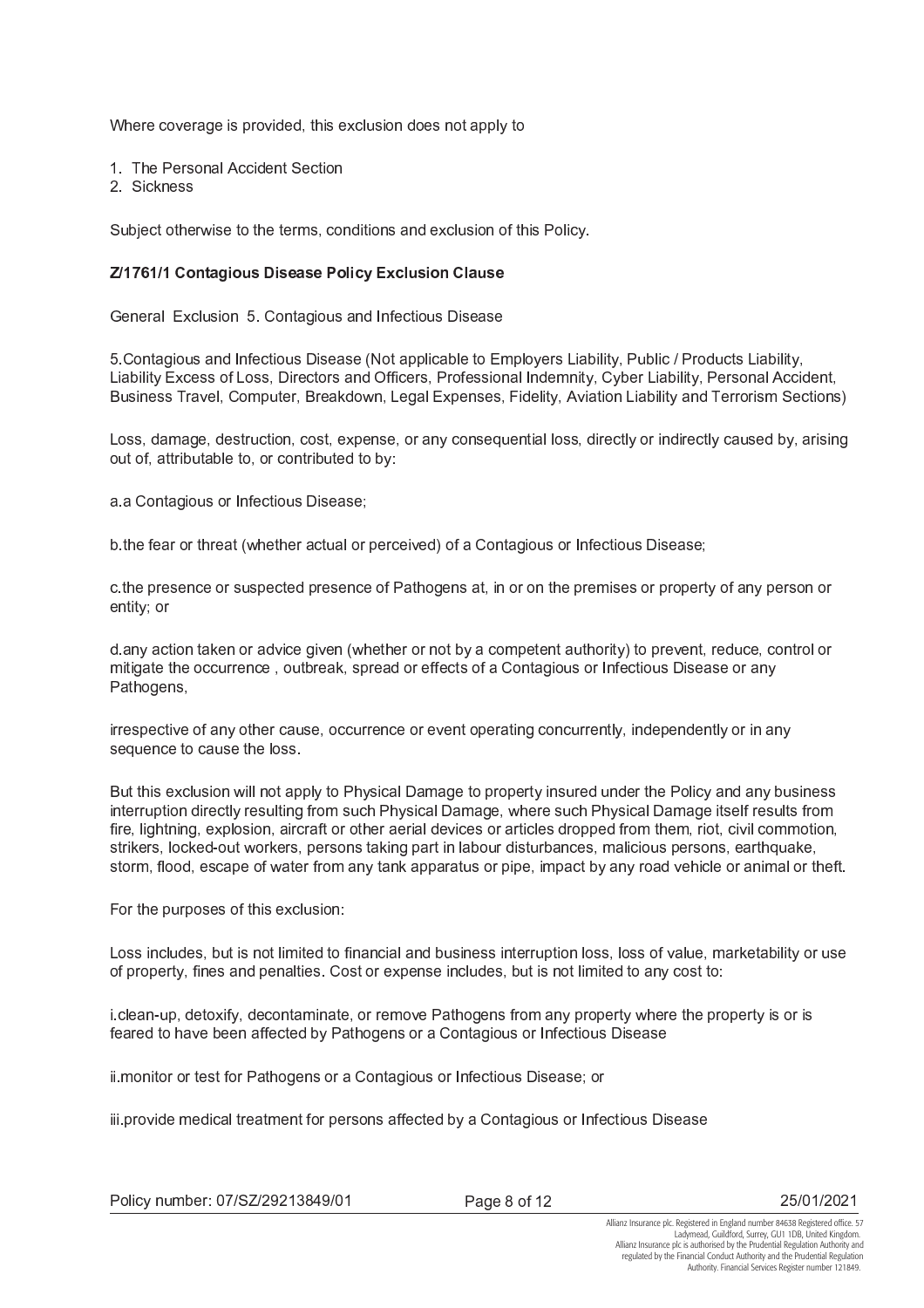Physical Damage means physical loss, damage or destruction. For the avoidance of any doubt, the presence of a Pathogen on property or contamination of property by a Pathogen does not constitute Physical Damage;

Malicious persons do not include persons who maliciously, deliberately or recklessly:

i. cause Pathogens to come into contact with the premises or property of any person or entity; or

ii cause or attempt to cause another person or persons to contract a Contagious or Infectious Disease and, in or by so doing, cause Pathogens to come into contact with the premises or property of any person or entity.

#### Contagious or Infectious Disease means

Any disease, illness or condition affecting humans or animals which is caused by or can be transmitted by means of any Pathogen, where the method of transmission, whether direct or indirect, includes but is not limited to, airborne transmission, bodily fluid transmission, transmission from or to any surface or object, solid, liquid or gas or between organisms (including from one human to another, one animal to another, from an animal to a human or vice versa, or through contaminated water, faeces or food)

#### Pathogen means

Any pathogen, including but not limited to a virus, bacterium, parasite, fungus, other organism, micro-organism, any variation or mutation thereof, whether deemed living or not, or any other substance or agent capable of causing a Contagious or Infectious Disease

#### S/5/1 Cover Extension

Cover under this Section is extended to include any player or club official acting as a second (stand in) Umpire and as a consequence deemed to be an ECBACO member. It is a Condition Precedent that at least one Umpire officiating a match is an ECBACO member

#### Z/1707/1 Exclusions - Cyber Event - Public/Products Liability

This Section does not cover any loss, damage, expense or liability howsoever arising out of a Cyber Event.

Definitions

**Cyber Event means** 

- A. any unauthorised Processing of Data by the Insured
- B. any breach of laws and infringement of regulations pertaining to the maintenance or protection of Data
- C. any Network Security Failure in the Insured's Sphere

Data includes but is not limited to Personal Data, facts, concepts and information, software or other coded instructions in a formalized manner useable for communications, interpretation or processing.

Personal Data means any information relating to an identified or Identifiable Natural Person.

An Identifiable Natural Person is one who can be identified, directly or indirectly, in particular by reference to an identifier such as a name, an identification number, location data, an online identifier or to one or more factors specific to the physical, physiological, genetic, mental, economic, cultural or social identity of that natural person.

Processing means any operation or set of operations which is performed on data or on sets of data, whether or not by automated means, such as collection, recording, organization, structuring, storage, adaptation or alteration, retrieval, consultation, use, disclosure by transmission, dissemination or otherwise making available, alignment or combination, restriction, erasure or destruction.

Policy number: 07/SZ/29213849/01

Page 9 of 12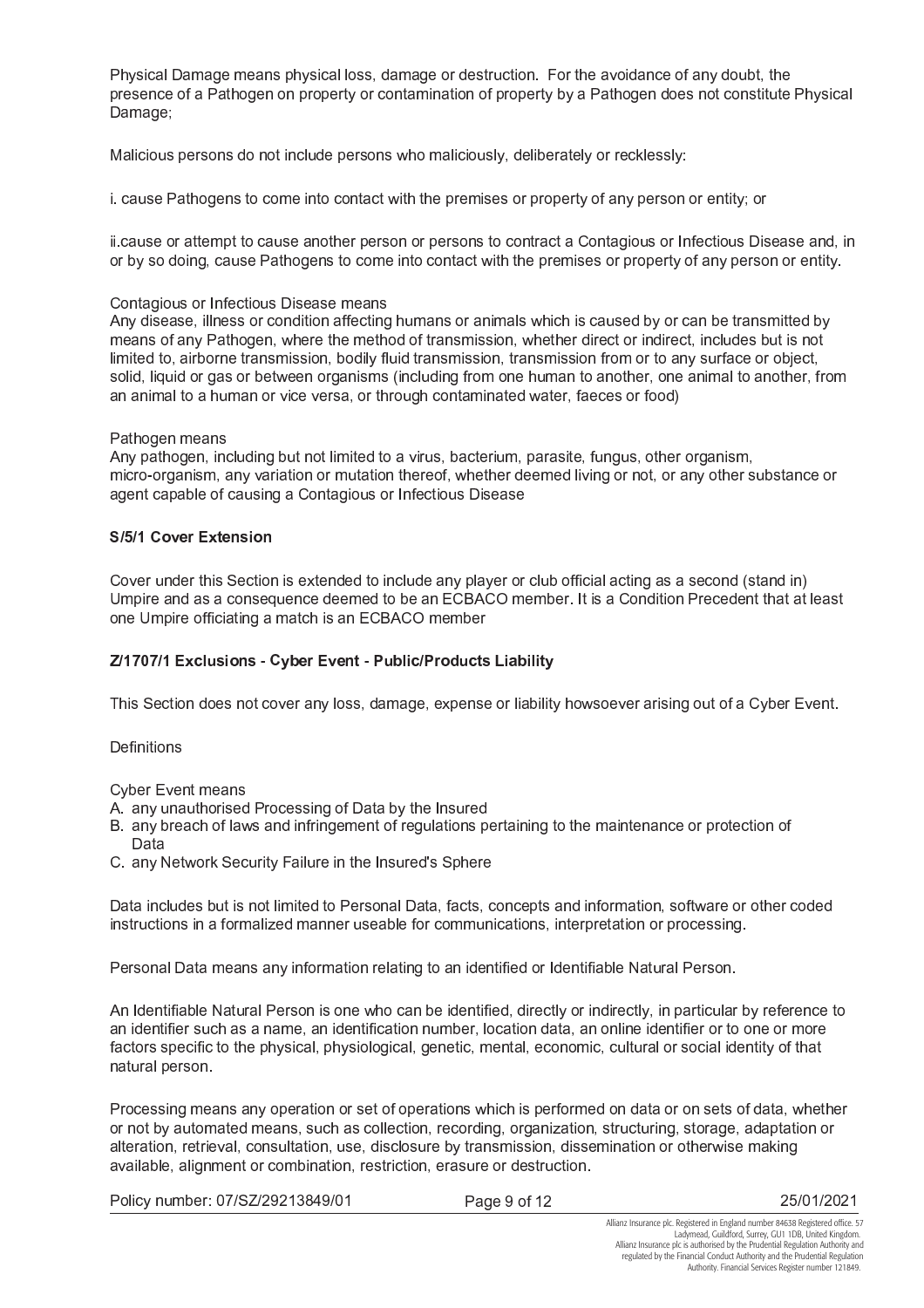Damage to Data means any loss, destruction or corruption of Data. Any Damage to Data of a Third Party by the Insured is not deemed to be a Cyber Event if there is not any Network Security Failure involved.

Insured's Sphere means any system or device leased, owned, operated, or lost by or which is made available or accessible to the Insured for the purpose of Processing Data.

Network Security failure means any non-physical and technological failure of computer system security or other technological security measures leading to unauthorized access and/or theft of Data, loss of operational control of Data, transmission of virus or malicious code and/or denial of service.

Write-back

This exclusion does not apply to

- 1. Bodily injury, death or disease to any person
- 2. Loss of or damage to material property including any consequential financial losses caused by the operation of the Insured's Business
- 3. Nuisance, trespass, obstruction or interference with any right of way, light, air or water
- 4. Pollution or Contamination occurring other than in the United States of America or Canada, and caused by a sudden, identifiable, unintended and unexpected incident which takes place in its entirety at a specific time and place during the Period of insurance

Subject otherwise to the terms, conditions and exclusion of this Policy.

#### Z/1708/1 Extensions - Data Protection Act Amendment

Section Extension F is hereby deleted and restated as follows

F. Data Protection Act

The Insurer will indemnify the Insured and if the Insured so requests any Employee or director or partner of the Insured for damage or distress occurring as a result of an offence under Section 168 of the Data Protection Act 2018 committed during the Period of Insurance within the United Kingdom and arising in connection with the Business provided that the Insured is registered with the Information Commissioner's Office.

The Insurer will not pay for

- A. any damage or distress caused by any deliberate act or omission by the Insured the result of which could reasonably have been expected by the Insured having regard to the nature and circumstances of such act or omission
- B. the payment of fines or penalties
- C. the costs and expenses of replacing reinstating rectifying or erasing blocking or destroying any Data or Personal Data
- D. any damage or distress caused by any act of fraud or dishonesty
- E. liability arising from the recording, processing or provision of Data or Personal Data for reward or to determine the financial status of any person.

For the purposes of this Extension

Data includes but is not limited to Personal Data, facts, concepts and information, software or other coded instructions in a formalized manner useable for communications, interpretation or processing.

Personal Data means any information relating to an identified or Identifiable Natural Person.

Policy number: 07/SZ/29213849/01

Page 10 of 12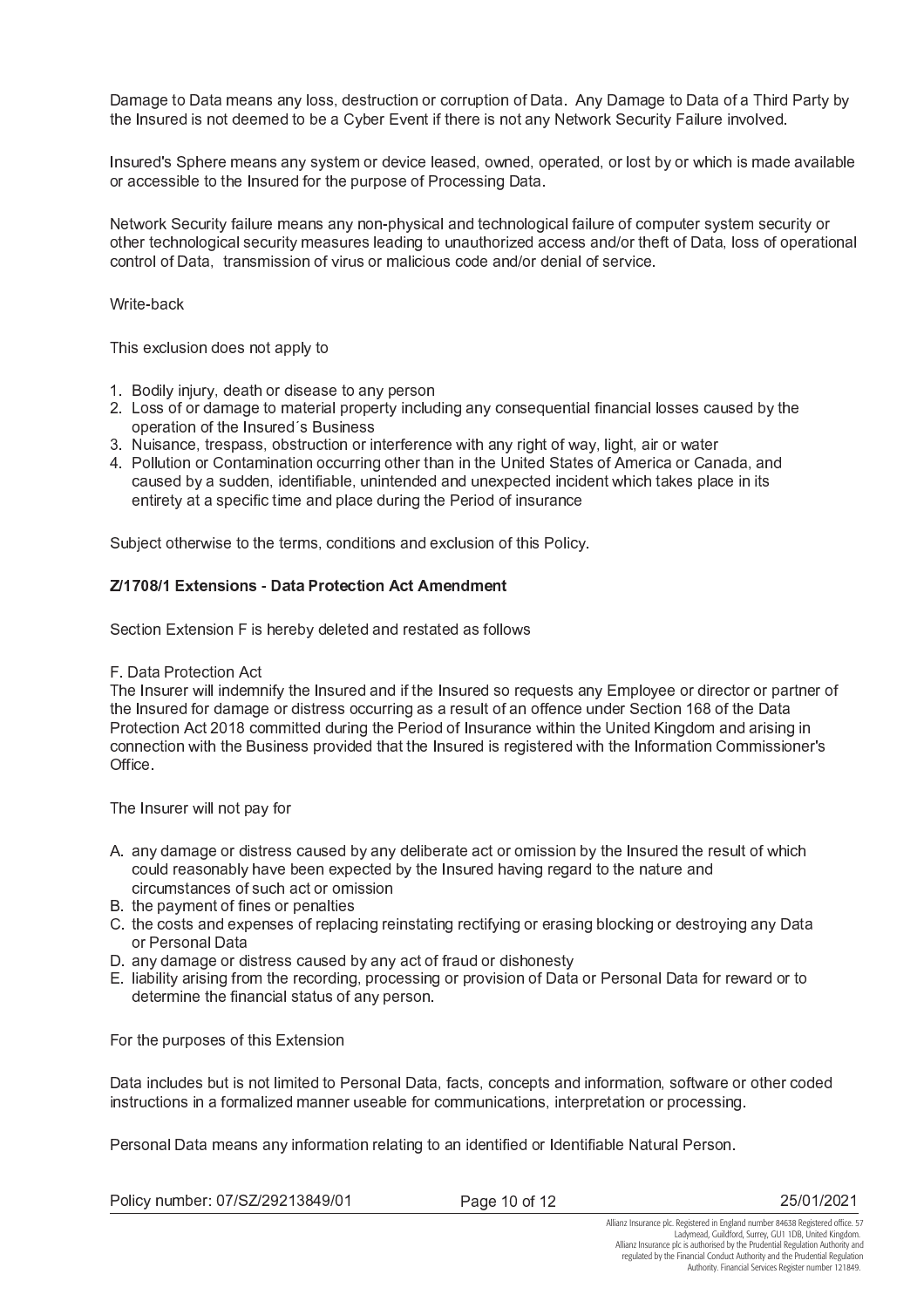An Identifiable Natural Person is one who can be identified, directly or indirectly, in particular by reference to an identifier such as a name, an identification number, location data, an online identifier or to one or more factors specific to the physical, physiological, genetic, mental, economic, cultural or social identity of that natural person.

The liability of the Insurer under this Extension shall not exceed the Limit of Indemnity shown in the Schedule or £2,000,000 (whichever is the lesser) and such Limit of Indemnity shall be inclusive of the amount of all claimants' costs and expenses and all costs and expenses incurred by the Insurer or with the written consent of the Insurer in connection with the defence of any claim.

Subject otherwise to the terms, conditions and exclusion of this Policy.

#### Z/1773/1 Communicable Disease Exclusion

#### Communicable Disease Exclusion

The Public and Products Liability Section of the Policy does not cover:

A. liability in respect of any Injury, loss or damage;

B. Costs and Expenses,

directly or indirectly caused by, consisting of, arising out of, attributable to, or contributed to by:

- *i.* a Communicable Disease:
- ii. the fear or threat (whether actual or perceived) of a Communicable Disease;
- iii. the presence or suspected presence of Pathogens in or on Products, or at, in or on the premises or property of any person or entity; or
- iv. any action taken or advice given to prevent, reduce, control or mitigate the occurrence, outbreak, spread or effects of a Communicable Disease or any Pathogens,

irrespective of any other cause, occurrence or event operating concurrently, independently or in any sequence to cause the loss.

For the purposes of this exclusion:

Liability includes liability for compensation, interest and claimants' costs and expenses.

Loss includes any type of loss (including physical loss, purely financial loss, and interference with rights over or interests in property), loss of value, marketability or use of property.

Costs and Expenses means all costs and expenses, including but not limited to

- A. defence costs (including in relation to civil, regulatory or criminal proceedings);
- B. the costs of representation at any coroner's inquest or fatal accident inquiry;
- C prosecution costs;
- D. any cost to:
	- i. clean-up, detoxify, decontaminate, or remove Pathogens from any property or Products, where the property or Products are or are feared to have been affected by Pathogens or a Communicable Disease:
	- ii. monitor or test for Pathogens or a Communicable Disease;
	- iii. recall or replace Products; or
	- iv. provide medical treatment for persons affected by a Communicable Disease

Communicable Disease means

Any disease which can be transmitted by means of any substance or agent from any organism to another organism where:

Policy number: 07/SZ/29213849/01

Page 11 of 12